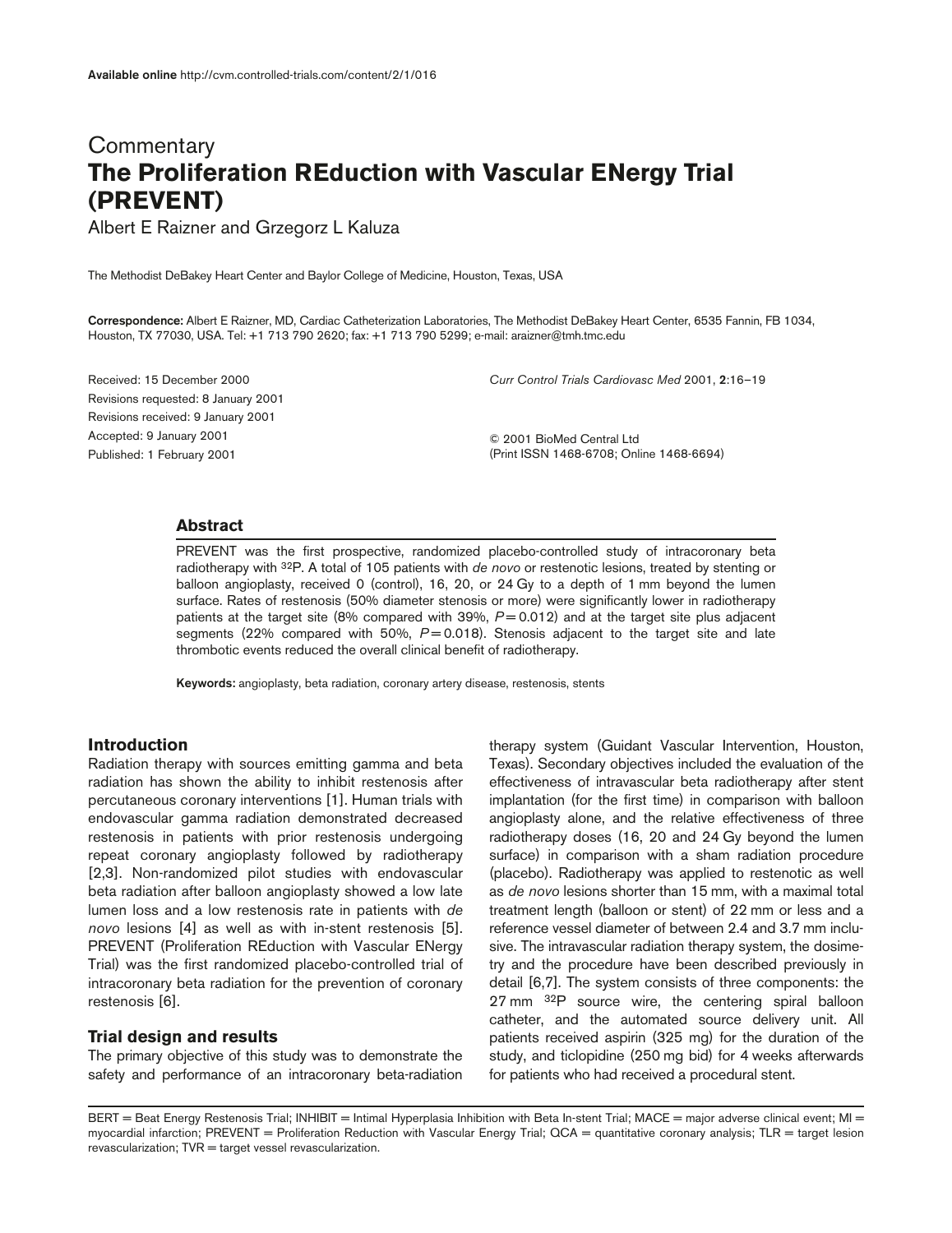A total of 105 patients had a successful procedure. Patients were randomized to one of four radiation treatment groups: 0 (placebo, *n* = 25), 16 Gy (*n* = 26), 20 Gy (*n* = 27), or 24 Gy  $(n = 27)$  to 1 mm beyond the lumen surface. Only the radiation oncologist, medical physicist, and the radiation safety officer were not blinded to treatment assignment. Clinical follow-up was obtained at 1, 3, and 6 months. Angiographic follow-up was mandated after 6 months.

The randomization was unbalanced (3:1) to detect any safety issues that would occur with radiation at a high frequency. Binary incidence rates, angiographic restenosis, target-related revascularization or failure, or combined nonspecific late ischemic end points were tested with  $\chi^2$ or exact contingency table analyses. Continuous variables were compared by using Student's *t* test.

Overall, 73 (70%) were *de novo* lesions, whereas 32 (30%) were restenotic lesions, including in-stent restenosis in 24% of patients. The angioplasty procedure included the placement of one or more new stents in 64 (61%) patients.

In-hospital major adverse clinical event (MACE) occurred in one (1.3%) radiotherapy patient [non-Q-wave myocardial infarction (MI)] and one (4.0%) control patient (non-Qwave MI)  $(P = ns)$ . There were no instances of in-hospital death or post-procedure revascularization.

Long-term (12 months) MACE [death, MI and target lesion revascularization (TLR)] occurred in 13 (16%) of the radiotherapy patients and in 6 (24%) of the control patients  $(P = ns)$ . If revascularization due to restenosis at any site in the target vessel is included, MACE occurred in 21 (26%) of the radiotherapy patients and in 8 (32%) of the control patients  $(P = ns)$ .

The one death and all seven post-hospitalization MIs occurred in the radiotherapy group and were considered to be acute late occlusive events. Six of the seven patients with post-hospitalization MIs had received new stents at the index procedure. The incidence of composite and individual MACEs is presented in Table 1.

#### **Major adverse clinical events at 12 months**

| Event                                  | Radiotherapy<br>$(n = 80)$  | Control<br>$(n = 25)$      | P value |
|----------------------------------------|-----------------------------|----------------------------|---------|
| MACE (death, MI, TLR)                  | 13 (16%)                    | 6(24%)                     | ns      |
| MACE (death, MI, TVR)                  | 21 (26%)                    | 8(32%)                     | ns      |
| Death                                  | $1(1\%)$                    | $0(0\%)$                   | ns      |
| MI<br>Total<br>Q-wave<br>$non-O$ -wave | $8(10\%)$<br>2(3%)<br>6(7%) | 1(4%)<br>$0(0\%)$<br>1(4%) | ns      |
| TLR5 (6%)                              | 6(24%)                      | < 0.05                     |         |
| TVR                                    | 17 (21%)                    | 8(32%)                     | ns      |

MACE, major adverse clinical events; MI, myocardial infarction; TLR, target lesion revascularization; TVR, target vessel revascularization.

TLR was significantly lower in the radiotherapy group than in the control group. There was a trend toward a lower incidence of revascularization for restenosis at any site in the target vessel (TVR) in the radiotherapy patients. The results of the quantitative coronary analysis (QCA) are summarized in Table 2. The target site was defined as the segment of balloon and stent injury required to treat the target lesion. Adjacent segments were defined as the segments of artery outside the target site and extended to 5 mm beyond the radiation zone. QCA showed no significant differences between radiotherapy patients who received new stents and those who underwent balloon angioplasty. In addition, all three dose groups demonstrated similar decreases in angiographic restenosis indices in comparison with the control group, although the trial population was not large enough for statistically meaningful comparisons between subgroups. In patients with follow-up angiography who received 16 Gy  $(n = 23)$ , 20 Gy  $(n=25)$ , and 24 Gy  $(n=25)$ , similarly low late lumen losses  $(0.12 \pm 0.49, 0.31 \pm 0.79, \text{ and } 0.23 \pm 0.48 \text{ mm},$ respectively) and late loss indices  $(4 \pm 28\% , 18 \pm 50\% ,$ and  $10 \pm 25$ %, respectively) were found.

### **Table 2**

# **Quantitative coronary angiographic analysis**

| $32P$ group ( $n = 80$ ) | Control $(n = 25)$       | $P$ value       |
|--------------------------|--------------------------|-----------------|
| $1.9 \pm 0.6$ (n = 80)   | $1.9 \pm 0.4$ (n = 25)   | ns              |
| $0.2 \pm 0.6$ (n = 73)   | $1.1 \pm 0.7$ (n = 23)   | < 0.0001        |
| $11 \pm 36 (n = 73)$     | $55 \pm 30$ (n = 23)     | < 0.0001        |
| 6/73(8%)<br>17/76 (22%)  | 9/23(39%)<br>12/24 (50%) | 0.0012<br>0.018 |
|                          |                          |                 |

All values are means ± SD.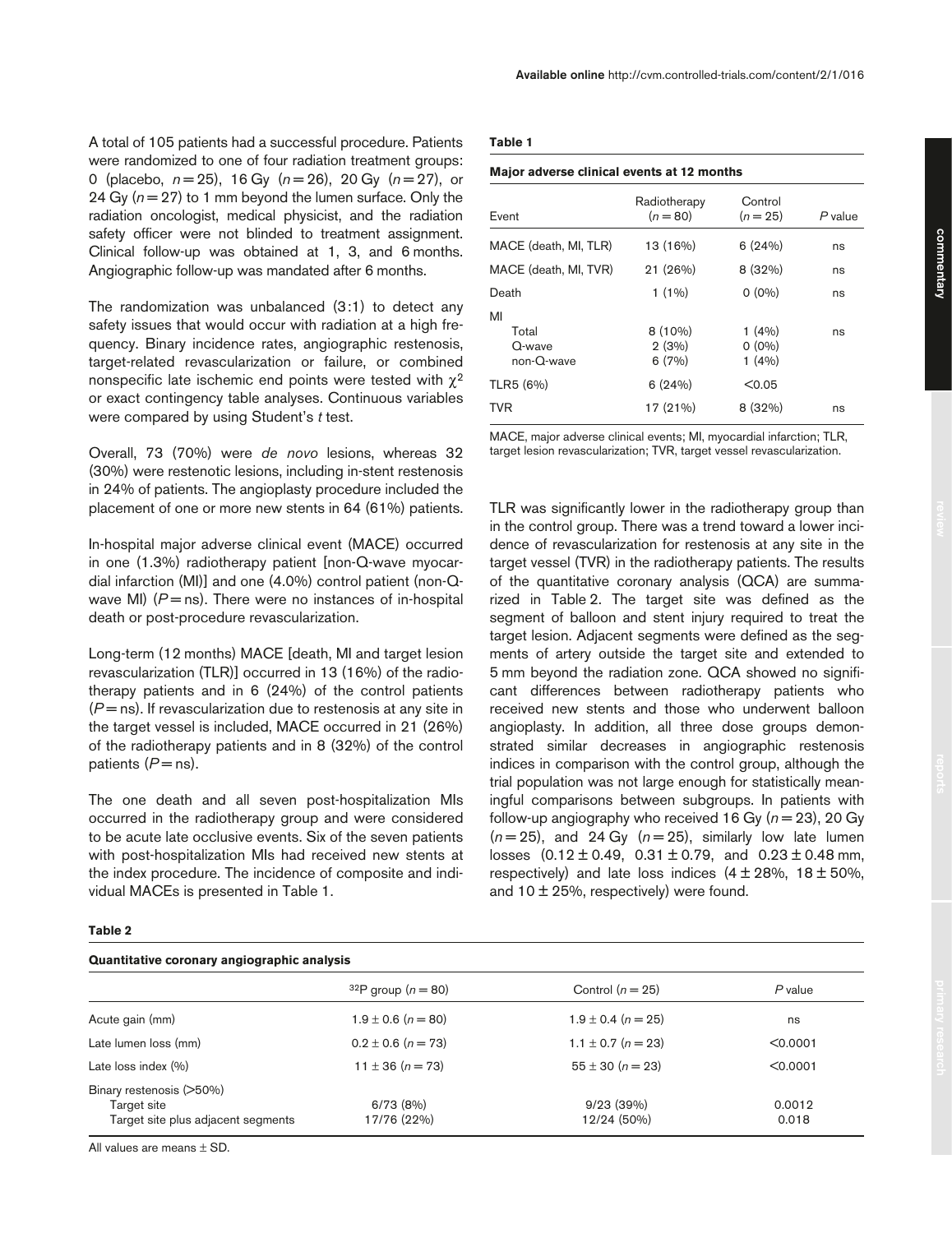### **The efficacy of beta radiotherapy with 32P**

PREVENT was the first trial of beta radiotherapy for the prevention of restenosis to use a control group. Although it was a pilot study designed to assess the safety of beta radiotherapy with 32P, valuable information was obtained about the efficacy of beta radiotherapy. In the target site there was a marked decrease in late lumen loss and late loss index. Additionally, angiographic restenosis was decreased by 79%. If one incorporates adjacent segments into the restenosis calculation, an almost equally impressive 55% decrease was achieved by radiotherapy (Table 2). Radiotherapy with 32P therefore seems to be as effective as gamma radiotherapy [2,3] in reducing restenosis after angioplasty.

The study population consisted of the broad spectrum of patients undergoing percutaneous coronary intervention, including in-stent restenosis; newly placed stents were included. In patients receiving stents, radiotherapy was administered after stent placement and completion of the angioplasty procedure. This is in contrast with the Beta Energy Restenosis Trial (BERT) of beta radiotherapy with 90Sr/90Y, in which stenting was performed after radiotherapy had been administered [4]. Because beta radiation is less penetrating than gamma radiation and does not penetrate stainless steel stents, a concern existed that beta radiotherapy would be ineffective when administered to stented arteries. This trial proved the contrary, indicating that beta radiotherapy with  $32P$  inhibited restenosis in stented arteries as effectively as in non-stented arteries. Quantitative coronary angiography showed no significant differences between patients who received stents  $(n=50)$  and those who received balloon angioplasty  $(n=30)$  in late lumen loss  $(0.20 \pm 0.50 \text{ mm}$  compared with  $0.25 \pm 0.74$  mm;  $P =$ ns) or in late loss index  $(9 \pm 28\%$  compared with  $13 \pm 46\%$ ;  $P =$  ns). This observation allowed the initiation of the INtimal Hyperplasia Inhibition with Beta In-stent Trial (INHIBIT), a multi-center randomized control trial in patients with in-stent restenosis. In addition, the similar efficacies of three dose levels (16, 20 and 24 Gy to a 1 mm depth in the artery wall) suggested that the therapeutic window for vascular radiotherapy is not narrow.

The PREVENT trial was not designed or powered to show efficacy based on clinical endpoints. Nevertheless, TLR was significantly lower in the radiotherapy group (6% compared with 24%, *P* < 0.05) and there was a distinct trend observed in decreases in TVR (21% compared with 32%) and MACE (death, MI, TLR) of 16% compared with 24%.

### **Side effects of radiation**

Several potential radiation-related issues were identified in this study. Despite the marked inhibition of the restenotic process at the target site that received the full beam of radiation, some patients developed narrowing at, or adjacent to, the edge of the radiation zone. Most cases of the 'edge effect' revealed evidence of balloon or stent injury that was incompletely covered by the radiotherapy treatment; a 'geographic miss'. Consequently, the strategy of incorporating a broad margin of treatment beyond the segment of balloon or stent injury should lessen or eliminate this phenomenon.

An additional observation of this investigation was the occurrence of late MI in 7 radiotherapy patients during the 12-month follow-up. It is reasonable to speculate that the cause of these late thrombotic events was the delayed formation of 'protective' neointima over the exposed stent material, thereby prolonging the potential for late stent thrombosis to occur. On the basis of this observation, a strategy of prolonged anti-platelet therapy (3–6 months) and minimizing the use of new stents in patients undergoing radiotherapy was advocated.

# **Operational characteristics of the Guidant system**

An important goal of this study was to assess the operational characteristics of the Guidant system. The system is unique in that it incorporates a radiation delivery catheter with a spiral balloon. The spiral balloon allows side-branch and distal perfusion while centering the source. The source is delivered by an after-loader (source delivery unit) that allows hands-off operation of this radiotherapy unit, and computer algorithms that precisely calculate dosimetry and dwell times. Dwell times range from 1.0 to 9.6 minutes (mean  $=$  4.6) and the time added to the angioplasty procedure was only  $12 \pm 6$  minutes. Fractionation of the treatment was required in only 9% of patients.

#### **Conclusions**

In summary, PREVENT demonstrated that beta-radiotherapy with 32P with an automated system and source centering was a safe and potent inhibitor of restenosis in a broad spectrum of patients undergoing percutaneous coronary intervention. Several problems were identified, including an 'edge effect' due to a 'geographic miss', and late thrombosis primarily in patients with newly implanted stents. The trial supports the further exploration of beta radiotherapy in larger-scale clinical trials of specific subsets of patients, including those with in-stent restenosis.

#### **Acknowledgements**

PREVENT was supported by Guidant Vascular Interventions, Santa Clara, California.

#### **References**

- 1. Kuntz RE, Baim DS: **Prevention of coronary restenosis: the evolving evidence base for radiation therapy.** *Circulation* 2000, **101**:2130–2133.
- 2. Teirstein PS, Massullo V, Jani S, Popma JJ, Mintz GS, Russo RJ, Schatz RA, Guarneri EM, Steuterman S, Morris NB, Leon MB, Tripuraneni P: **Catheter-based radiotherapy to inhibit restenosis after coronary stenting.** *N Engl J Med* 1997, **336**:1697–1703.